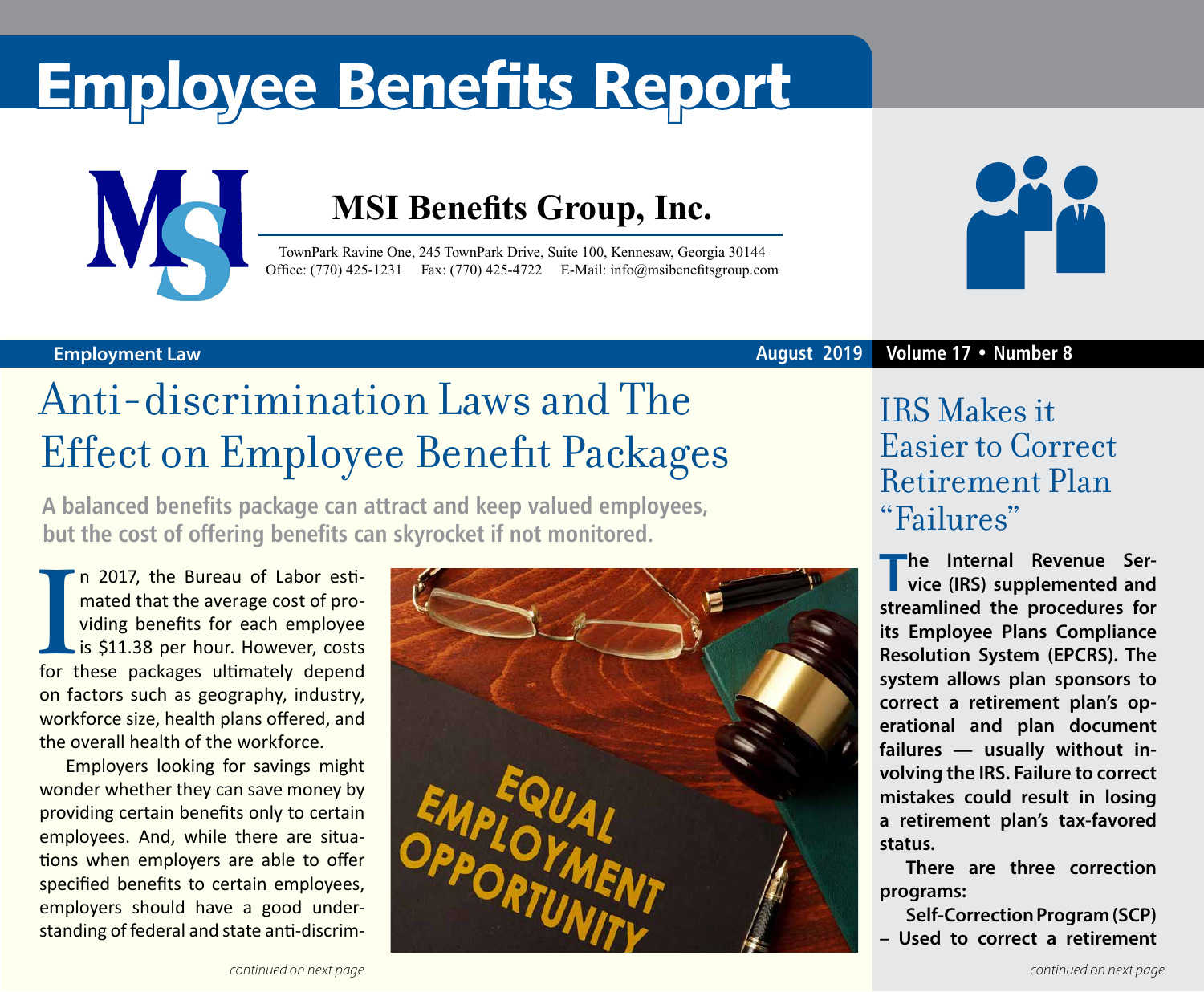#### **Employment Law Employee Benefits Report • August 2019**

ination laws or seek professional guidance. It is illegal for employers to discriminate against employees on the basis of race, color, religion, sex (including gender identity, sexual orientation and pregnancy), national origin, age (40 or older), disability or genetic information.

#### **What's Legal**

There are no federal laws requiring that plans provide the same benefit coverage to all employees as long as benefit eligibility is based on tenure, work location, full- or parttime status, exempt/nonexempt status, job group or department.

Here are a few exceptions:

#### **Health Plans**

- $*$  In certain welfare plans, including selfinsured medical and group term life insurance plans, taxable income is created for employees if they receive a disproportionate amount of tax-advantaged benefits. These situations could cause a company plan to fail the nondiscrimination test.
- **\* The Patient Protection and Affordable** Care Act (PPACA) requires employers with 50 or more employees to either offer employees health care coverage or pay a fee. The law does not apply to part-time workers, except in determining if the employer has 50 or more "full-time equivalent" employees.
- $*$  A plan also may be able to offer different benefits to employees, their spouses and their dependents. A plan also can make distinctions between the beneficiaries themselves if the distinction is not based

on a health factor. However, under the PPACA, adult dependents must be covered to age 26. To avoid fees, employers must offer adult dependents the same level of coverage at the same price as currently offered to other similarly situated dependents.

#### **Vacations**

 $*$  It is legal to offer three weeks of vacation to exempt employees and only two weeks to nonexempt employees because the benefit is offered based on Fair Labor Standards Act (FLSA) categories and is not based on any protected category or other applicable law.

#### **Paid Sick Leave**

**\*\*** While federal laws might not require all coverage to be the same, some states have laws covering certain benefits, including paid sick leave, that apply to all of an employer's employees.

#### **It's the Law**

There are a variety of federal and state laws that govern the establishment and operation of employee benefits. Consult with your broker for each of your plans or with an attorney if you have questions as to whether you are administering benefits fairly under state and federal laws.

The Employee Retirement Income Security Act (ERISA) was passed in 1974 to protect employees whose employers offer retirement and health plans. ERISA requires plan sponsors to provide detailed benefit infor**plan's operational failures and certain plan document failures. Failures deemed "insignificant" can be corrected any time; while "significant" failures must be corrected within a certain period.**

**Voluntary Correction Program (VCP) – Use for failures not covered by SCP. Requires an electronic application and fee to seek IRS approval to make the correction.** 

**Audit CAP – Used to resolve failures discovered during an IRS audit that can't be self-corrected. Must pay a penalty.**

**Revenue Procedure 2019-19, effective April 19, 2019, focuses on the expansion of SCP to make changes easier while reducing costs. Changes pertain to correcting certain:**

- **\*\*** plan document failures
- **\*\*** plan loan failures
- **\*** operational failures by plan amend**ment**

**Look for more changes. Currently, the IRS is developing guidance on permitting the correction of overpayments under SCP.**

mation to covered employees and beneficiaries; follow a strict fiduciary code of conduct; and provide detailed reporting through Form 5500, if required.

ERISA ensures that employers cannot:

 $*$  Deny an employee benefits because they are about to incur significant medical expenses.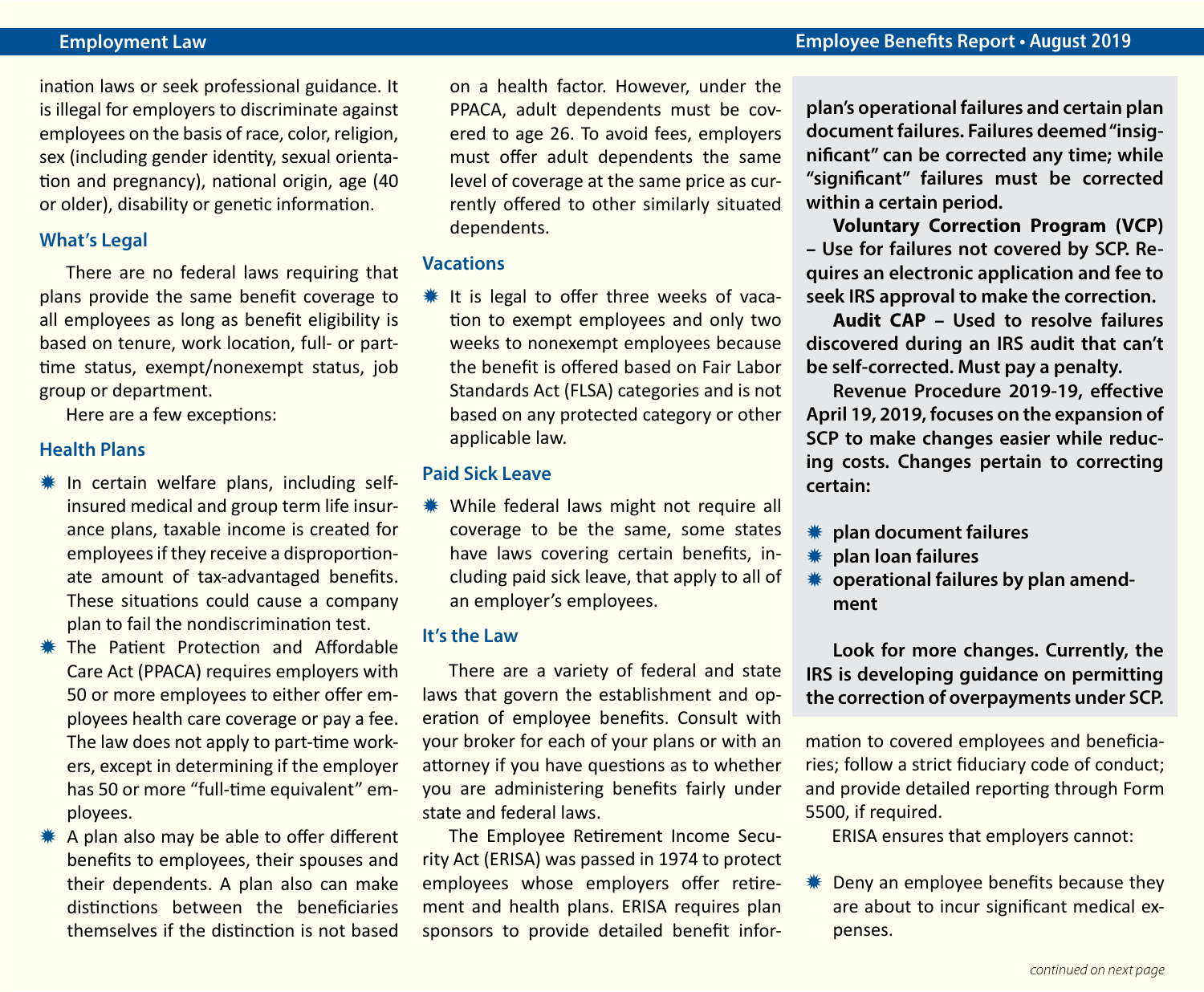- Offer different coverage benefits for pregnancy.
- Improperly manage investment accounts.
- $*$  Fail to provide notice of employees' rights by not providing them with plan documents.
- $*$  Retaliate against an employee for raising issues about their benefits.

A law governing health care benefits, the Consolidated Omnibus Budget Reconciliation Act (COBRA), requires that employers with 20 or more employees offer employees who lose their jobs the option of continuing to have group health care plan coverage for a certain time period.

Title VII of the Civil Rights Act of 1964, also known as Equal Employment Opportunity (EEO) mandates, prohibits employers with 15 or more employees from discriminating against applicants and employees in all aspects of employment — including recruiting, hiring, pay, promotion, training and termination — on the basis of race, color, national origin, religion or gender. Parental leave benefits that do not relate to a pregnancy-related disability must be applied equally to men and women under Title VII and the FMLA. If an employer does not limit the availability of maternity leave to the period of disability, male employees must be granted paternity leave under the same terms and conditions as females.

The Health Insurance Portability and Accountability Act (HIPAA) makes it illegal to charge some employees more than other employees based on their medical conditions, claims experience, health services received, genetic information or disability.

All states have enacted at least one law pertaining to employment discrimination, but the law may only apply to companies of certain size. In addition, state laws may be broader in scope than the federal laws, with the result that protection is provided to groups in addition to individuals with a particular sexual orientation.

Please contact us if you have questions about how anti-discrimination laws might affect your health plan administration.

### Tackling Obesity in the Workplace

**Employers can help control their health care coverage costs and improve employees' care by addressing a key lifestyle risk — obesity.** 



besity is a sensitive topic, but is one that must be addressed.<br>
The State of Obesity 2018 Report," collaboration by Trust<br>
for America's Health and the Robert Wood Johnson Founda-<br>
tion, found that almost 40 percent of ad "The State of Obesity 2018 Report," collaboration by Trust for America's Health and the Robert Wood Johnson Foundation, found that almost 40 percent of adults nationally meet the criteria for obesity  $-$  a body mass index of 30 or greater.

The effects of obesity can be devastating. Obesity is a key factor in rising health care costs, disease, disability and reduced length and quality of life. Obesity also costs employers money through absenteeism, lost productivity, safety and health care costs. A report by professors at Cor-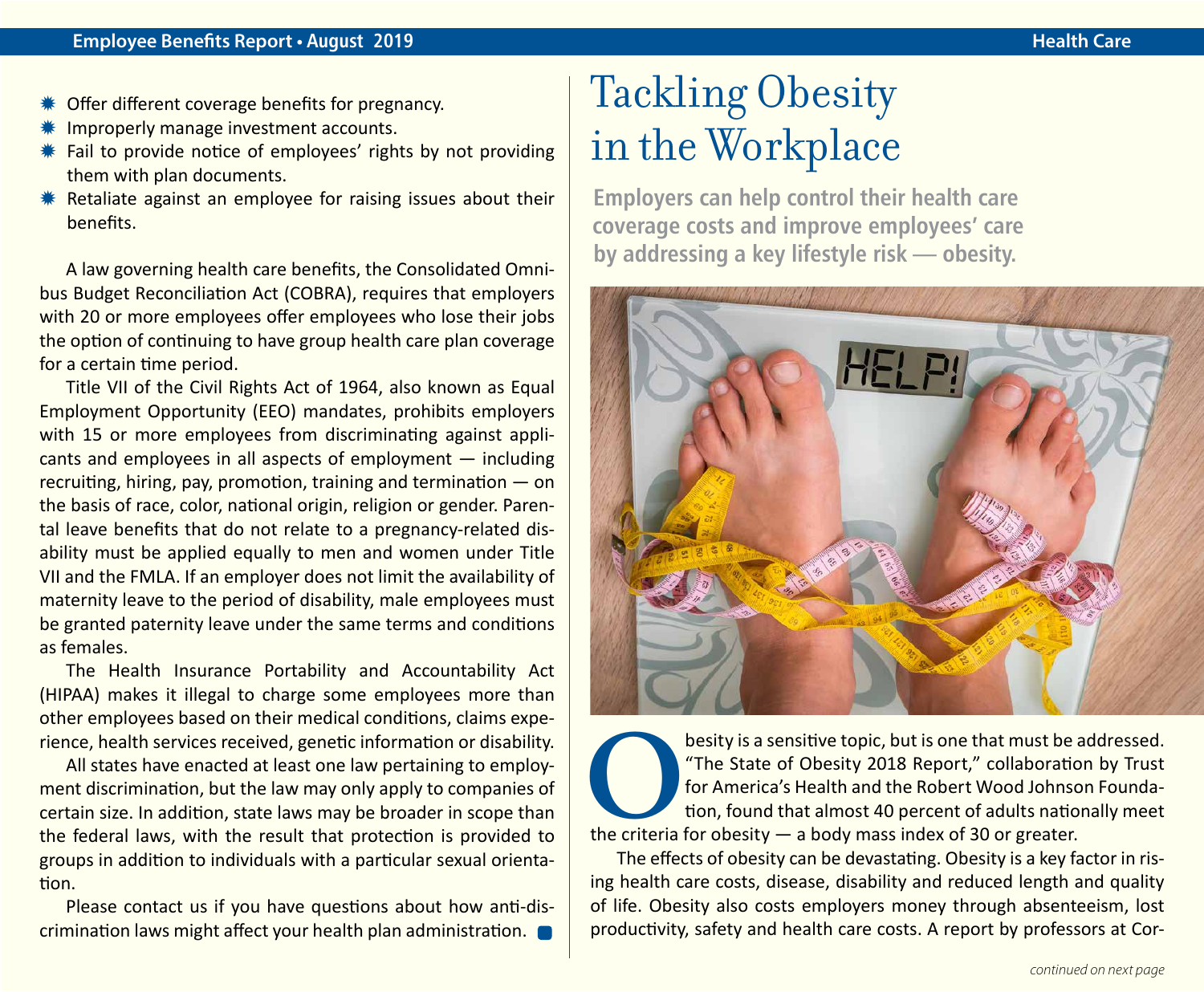#### **Employee Benefits Report • August 2019 Savings**

nell University and Lehigh University found that U.S. national medical expenditures devoted to treating adult obesity-related illness rose from 6.13 percent in 2001 to 7.91 percent in 2015.

Employers — who have access to 151 million employees between the ages of 18 and 65 (U.S. Bureau of Labor Statistics, 2016) have the opportunity to control medical claim costs. These costs are driven by the demand for care by diabetes, heart disease, sleep apnea, depression, back and knee problems. Employer-sponsored programs and practices aimed at helping employees lose weight and make healthier choices can slow the obesity epidemic. According to a report by Thaler and Sunstein in 2008, workplace changes, such as offering fresh snacks, can be a very effective method to reduce obesity.

#### **Population Health Management**

Workplace influences can contribute to obesity. The American College of Occupational and Environmental Medicine (ACOEM) says that work may be a contributing factor to obesity. Risk factors include social stressors, psychosocial work factors, working hours, sleep and night shift work and sedentary behavior. Employers can help reduce risks by offering benefits and programs aimed at helping employees choose healthful lifestyles.

The Centers for Disease Control and Prevention and ACOEM found that the effectiveness of these obesity prevention and control programs depends on the intensity of program effort and the use of a variety of interventions. In short, the most successful programs are implemented as a campaign. Campaigns can include:

- **Offering health benefit coverage that** *includes* lower premiums for employees who complete a health risk assessment and a recommended health-coaching activity, reimbursement for consultations with a registered dietician and cash or point rewards for regular physical activity.
- **Onsite support for healthy activities,** *such as healthy dining and vending options;* open stairwells, walking paths and signage marking distances and recommending physical activities; break rooms with stretching equipment; and free filtered water.
- $*$  **Fostering a culture that supports posi***tive changes* by providing health and wellness programs or competitions.
- Y *Implementing programs that also support employees' families health by* making healthy dinners-to-go available in the employee café; and expanding access to company fitness facilities to employees' family members.
- Y *Offering insurance coverage and access to bariatric surgery.* ACOEM experts say that research shows obesity medications and bariatric surgery effectively cut medical costs in the long term.

The bottom line is to determine what you can do based on your resources. Take advantage of what you already have, like access to a health professional or space for fitness classes. Talk to your broker about the benefits and wellness programs offered by various carriers to find one that best fits your needs.

## 529 Savings Plans: An Easy Way to Help Bring College Within Reach

**Many parents start saving for college as soon as their children are born. It's little wonder. Tuition plus room and board costs put college out of reach for many high school graduates.**

The College Board's Trends in<br>
College Pricing survey reports<br>
that 2018-2019 tuition fees<br>
and room and board for a four-<br>
year public college are \$90,000. Costs College Pricing survey reports that 2018-2019 tuition fees and room and board for a fourfor private non-profit colleges are about \$200,000. Add in some of the costs Nerd-Wallet says many students forget — like paying for laptops, social activities, study abroad, transportation and extra classes and the importance of starting to save early becomes more imperative. Unfortunately, according to Sallie Mae's study How America Saves for College, most parents only saved an average of \$18,135.

As an employer, you can make your employees' saving efforts for their children's educational futures more successful by providing easy access to 529 college savings plans with payroll deduction and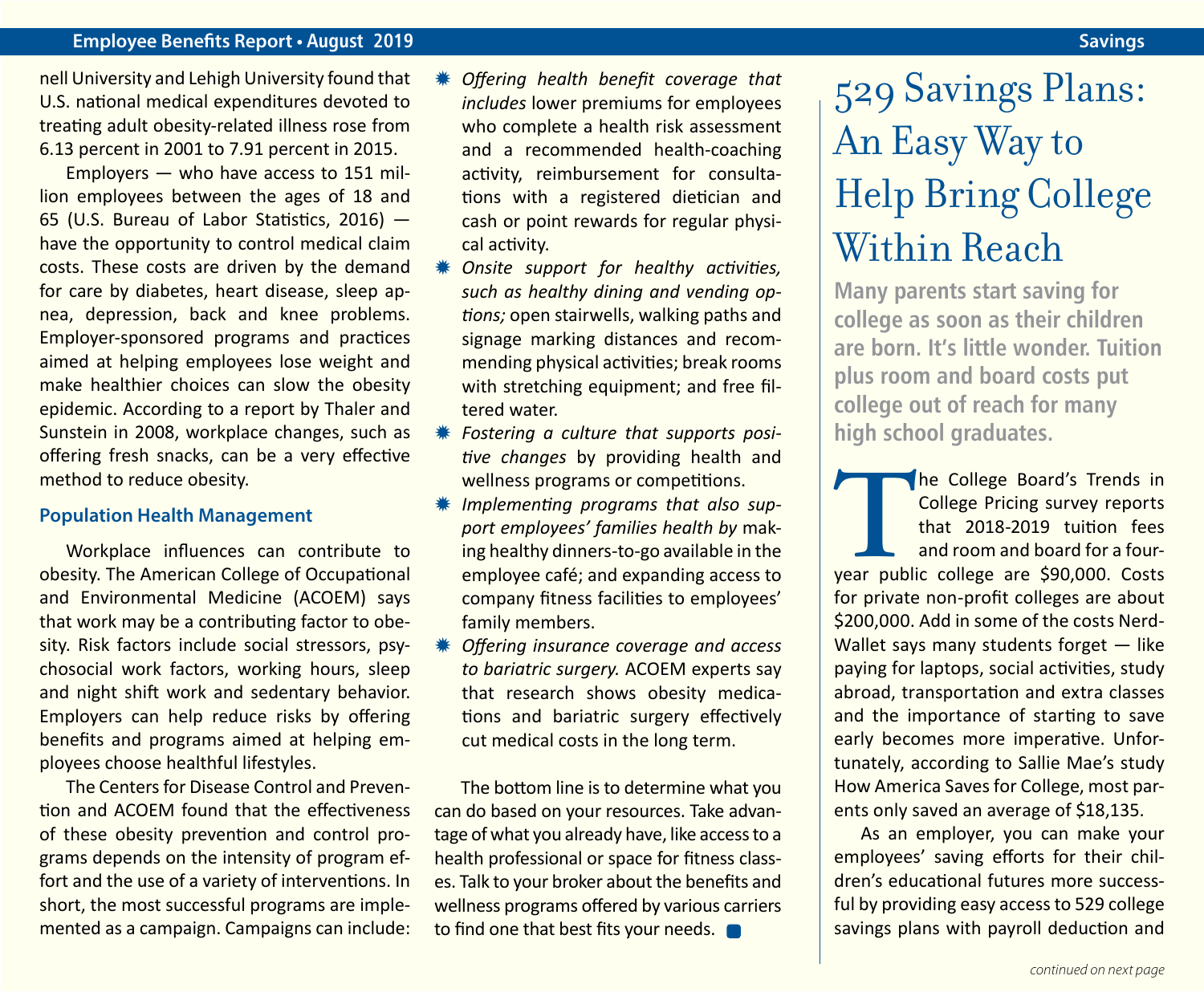

matching contributions.

A 529 plan is a tax-advantaged savings plan sponsored by states, state agencies or education and authorized by Section 529 of the Internal Revenue Code. Funds invested in the account grow on a tax-deferred basis and distributions are tax-free when used to pay for qualified expenses at any eligible public, private, two- or four-year college.

There are two types of 529 plans: prepaid tuition plans and education savings plans although some states only offer one of them.

With a prepaid tuition plan, the account holder purchases units or credits at a participating public/in-state college or university to put toward future tuition and fees.

Prepaid plans are not guaranteed by the federal government, although some state governments guarantee the money paid into the prepaid tuition plans.

An education savings plan is an investment account that can be used to pay for future qualified higher education expenses, such as tuition, mandatory fees and room and board. The funds generally can be used at any U.S. college or university — and some non-U.S. college and universities also qualify. Education savings plans also can be used to pay tuition costs up to \$10,000 each year at any public, private or religious elementary or secondary school.

#### **A 529 Plan as an Employee Benefit**

An employer-sponsored 529 plan is funded with after-tax money. When choosing a plan, it's important to review the fees and investment options offered by the employersponsored 529 plan before enrolling.

Remember, a 529 account is not just for parents whose children might go to college. Grandparents, aunts and uncles or anyone who wants to help a family save for an education can set up and contribute to a fund. An employee also can set up a personal 529 so they can return to school. Another perk is your employees will have access to their plans even if they leave their job.

Employees should know that if they receive matching contributions to their 529 plan, they will owe federal and state income taxes on the amount contributed. However, there is federal legislation pending that would allow employer 529 plan contributions to be excluded from the employee's gross income.

#### **Tax Breaks for Matching Contributions**

You can offer to tie payroll deductions to an employee-sponsored 529 plan and choose to match a portion of what your employees put into the account to help them reach their goal more quickly.

A new bill introduced in Congress, the 529 Expansion and Modernization Act of 2019 [S. 220], would allow an exclusion from income on federal income tax returns for employer contributions to 529 plans.

Six states already allow companies to earn a state income tax credit or deduction if they offer 529 plans and matching employee plan contributions. These states include Arkansas, Colorado, Illinois, Nevada, Utah and Wisconsin. Nevada, for example, offers companies a 25 percent tax credit for 529 plan contributions with an \$800-per-employee tax credit per year.

For help setting up an employer-sponsored 529 plan, please contact us.